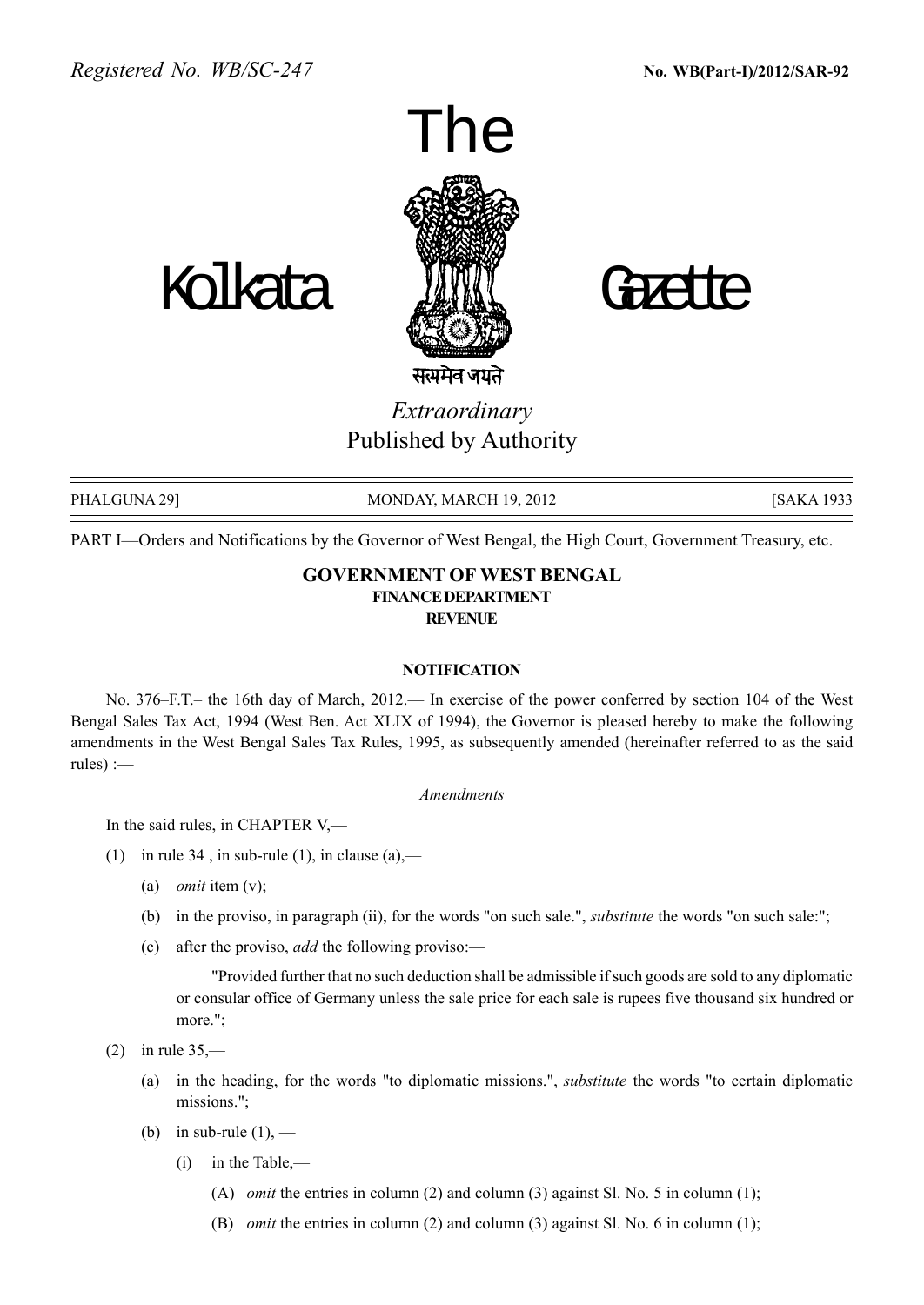- (C) omit the entries in column (2) and column (3) against Sl. No. 7 in column (1); and
- (D) omit the entries in column (2) and column (3) against Sl. No. 8 in column (1);
- (ii) after the Table, *add* the following provisos: $\rightarrow$

"Provided that no such deduction shall be allowed where the goods sold are foreign liquor or country liquor specified in Schedule VIII to the Act from a hotel or restaurant for official or personal use of the Deputy High Commissioner for the Peoples' Republic of Bangladesh or his diplomatic officers:

Provided further that no such deduction shall be allowed if petrol, diesel or other fuel, or goods manufactured in India are sold for the personal use of the Deputy High Commissioner for the Peoples' Republic of Bangladesh or his diplomatic officers.";

(iii) after sub-rule (2), *add* the following sub-rule:—

"(3) Where sales are made to the Consulate General of China at Kolkata or to any member of its staff and where the sale price for each of such sales is rupees five thousand four hundred or more, the dealer making such sales may, for the purpose of determining his taxable turnover of sales, deduct such sales under sub-clause (xi) of clause (a) of sub-section (3) of section 17 from his gross turnover of sales:

Provided that no such deduction shall be allowed to the dealer selling the goods unless such selling dealer furnishes a certificate issued in this behalf and duly signed by the Consul General of China at Kolkata or any officer authorized by him.";

(3) after rule 35, *insert* the following rule:—

"35A. Exemption from tax on sales of goods to certain diplomatic mission.— Where any dealer makes sales of goods as specified in column (3) of the Table below to any diplomatic mission or office thereof, or any diplomat or person attached thereto, as specified in column (2), for the purpose as mentioned in column (4), of the said Table, the dealer making such sales may, for the purpose of determining his taxable turnover of sales, deduct to such extent and subject to fulfilment of such conditions and restrictions as specified in column (5) of the said Table, such sales under sub-clause (xi) of clause (a) of sub-section (3) of section 17 from his gross turnover of sales :—

| Sl.<br>No. | Name of diplomatic mission or<br>office thereof, or diplomat or person<br>attached thereto. | Goods                                                                              | Purpose      | Extent of deduction and conditions<br>and restrictions thereof                                                                                                                                                                                                                                                                                                                                                                                                                                                                                                                                                                 |  |
|------------|---------------------------------------------------------------------------------------------|------------------------------------------------------------------------------------|--------------|--------------------------------------------------------------------------------------------------------------------------------------------------------------------------------------------------------------------------------------------------------------------------------------------------------------------------------------------------------------------------------------------------------------------------------------------------------------------------------------------------------------------------------------------------------------------------------------------------------------------------------|--|
| (1)        | (2)                                                                                         | (3)                                                                                | (4)          | (5)                                                                                                                                                                                                                                                                                                                                                                                                                                                                                                                                                                                                                            |  |
| 1.         | Consulate of Germany and<br>diplomats thereof                                               | Foreign liquor<br>or country liquor<br>specified in<br>Schedule VIII<br>to the Act | Official use | The entire sale price relating to<br>such sales is to be deducted<br>provided that the sale price for each<br>such sale is rupees five thousand<br>six hundred or more.                                                                                                                                                                                                                                                                                                                                                                                                                                                        |  |
| 2.         | Consul General of Germany and<br>other diplomats                                            | Foreign liquor or<br>country liquor<br>specified in<br>Schedule VIII<br>to the Act | Personal use | The entire sale price relating to such<br>sales is to be deducted provided that<br>the sale price for each such sale is<br>rupees five thousand six hundred or<br>more and that the amount of<br>exemption enjoyed by each of the<br>persons referred to in column (2) in<br>a financial year does not exceed<br>rupees thirty three thousand six<br>hundred, and that the dealer<br>claiming deduction produces before<br>the assessing authority a certificate<br>obtained from, and duly signed by,<br>such Consul General or the person<br>authorized by him in that behalf in<br>the format appended below this<br>Table. |  |

Table